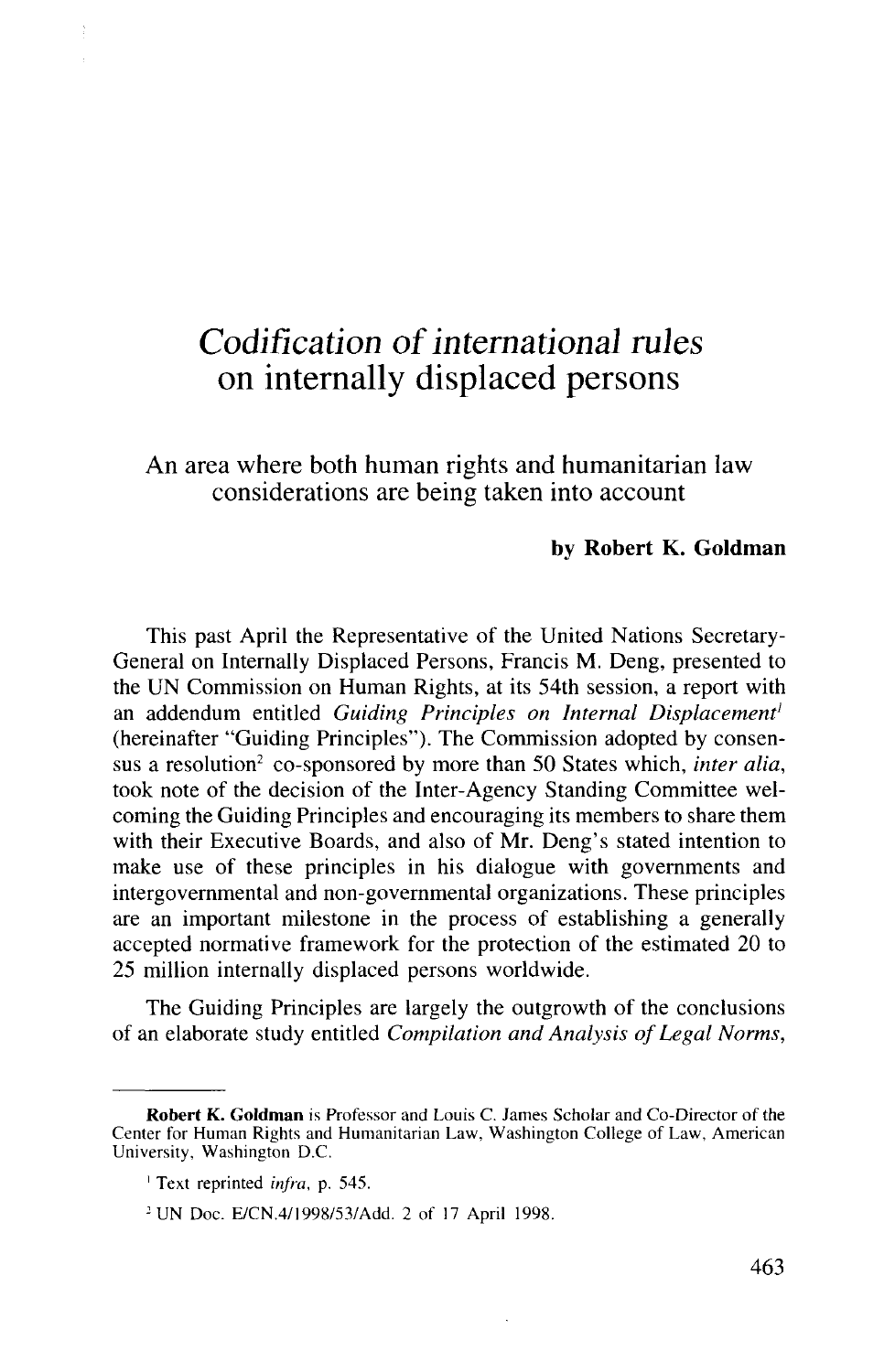which was prepared by a team of legal experts under the direction of Mr Deng and presented to the Commission on Human Rights in 1996.<sup>3</sup> The purpose of the study was to determine the extent to which international human rights law, international humanitarian law and refugee law, by analogy, meet the basic needs of the internally displaced in three recognized situations in international law. These situations, which cover most cases of internal displacement, are: (1) situations of tension and disturbances, or disasters in which human rights law is applicable; (2) situations of non-international armed conflict governed by the central principles of humanitarian law and by many human rights guarantees; and (3) situations of inter-State armed conflict in which the detailed provisions of humanitarian law become primarily operative and many fundamental human rights norms remain applicable.

The study concluded that while existing international law covers, albeit in a dispersed and diffuse manner, many aspects of particular relevance to internally displaced persons, there are many areas in which the law provides insufficient legal protection owing to inexplicit articulation or normative and other kinds of gaps. One example of a normative gap is the fact that no international instrument contains an express right not to be arbitrarily displaced. Other such gaps are the absence of a right to restitution of property lost (or compensation for its loss) as a consequence of displacement during armed conflict situations, a right to have access to protection and assistance during displacement, and a right to personal documentation. Further gaps occur where a legal norm is not applicable in all circumstances.For example, because human rights law is generally binding only on State agents, the internally displaced lack sufficient protection in situations of tension and disturbances where violations are perpetrated by non-State players. Another instance of insufficient protection occurs in situations falling below the threshold of application of humanitarian law, in which restriction or even derogation of human rights guarantees might be permissible.

In addition, there are numerous areas where a general norm exists, but a corollary, more specific right relevant to the needs of the internally displaced has not been articulated. For example, although there is a general norm guaranteeing freedom of movement, there is no explicit right to find refuge in a safe part of the country, nor any express guarantee against the forcible return of internally displaced persons to dangerous areas within

<sup>3</sup> UN Doc. E/CN.4/1996/52/Add. 2.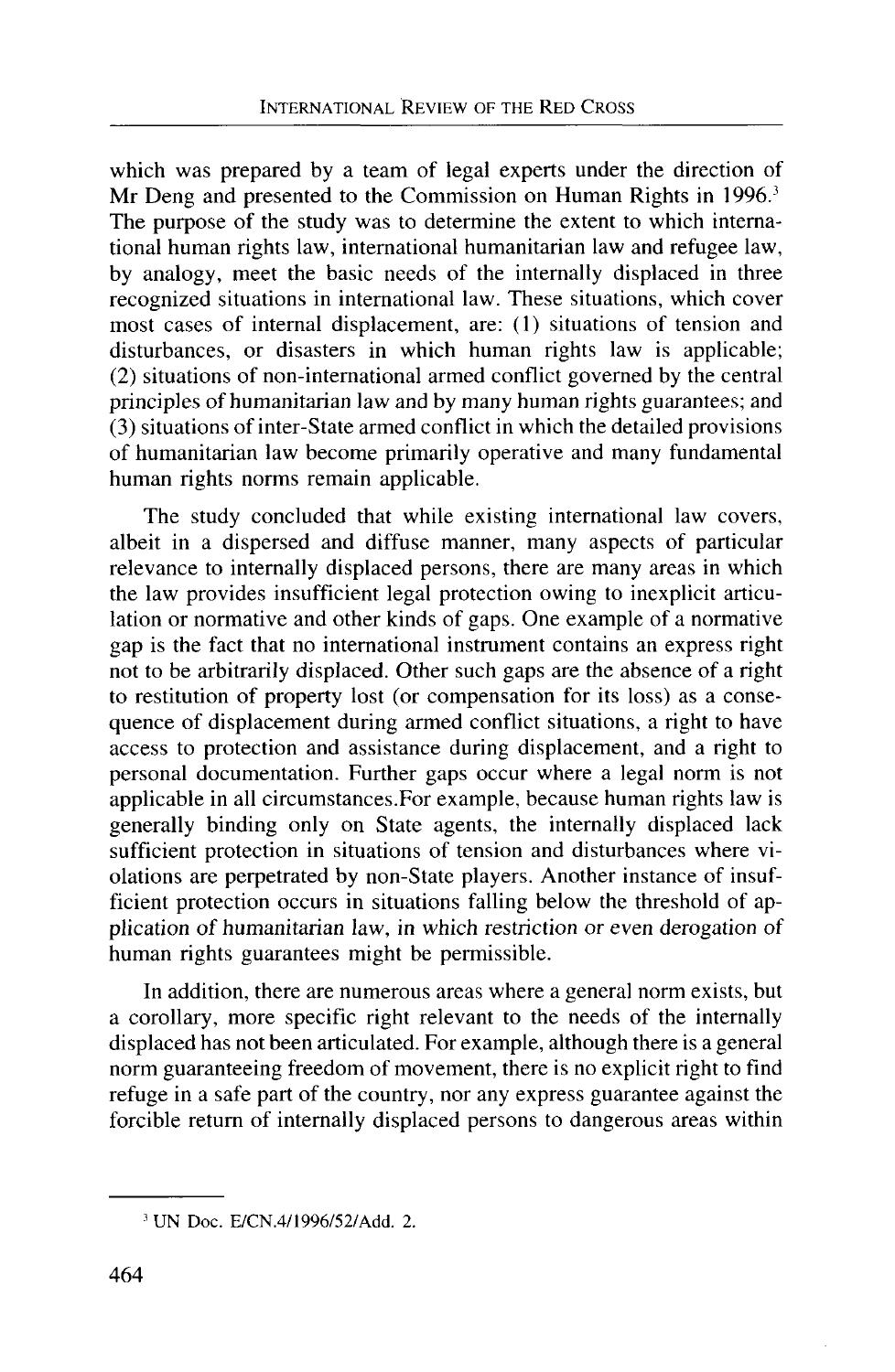their own country. Another example can be found in the area of non-discrimination, where treaties prohibit discrimination, *inter alia,* on the basis of any "other status" of the person concerned. Although this can be interpreted to include the status of being internally displaced, no authoritative body has yet rendered such a decision. Similarly, although human rights treaties prohibit arbitrary detention, the preconditions for lawful detention of internally displaced persons in closed camps are unclear. Finally, there are "ratification" gaps which are still numerous. Such gaps can result in a vacuum as regards legal protection for the internally displaced in those States that have not ratified key human rights treaties and/or the Additional Protocols to the 1949 Geneva Conventions.

These findings were sufficiently compelling to prompt Francis Deng to ask his team of legal experts to assist him in the formulation of a set of guiding principles specifically tailored to meet the needs of internally displaced persons. This document would both restate general principles of protection in more specific detail and address the grey areas and gaps identified in the *Compilation and Analysis of Legal Norms.* It was also felt that restating and clarifying legal norms in a single coherent document could reinforce and strengthen existing protection. Significantly, both the International Committee of the Red Cross and the Office of the UN High Commissioner for Refugees endorsed the preparation of guiding principles relating to the internally displaced on the basis of the conclusions of this study.

The Guiding Principles on Internal Displacement consist of 30 principles which are comprehensive in scope.They identify key rights and guarantees relevant to protecting persons against forced displacement, and to protecting and assisting them both during displacement and during their return or resettlement and reintegration. For the purposes of these principles, internally displaced persons are:

"persons or groups of persons who have been forced or obliged to flee or to leave their homes or places of habitual residence, in particular as a result of or in order to avoid the effects of armed conflict, situations of generalized violence, violations of human rights or natural or man-made disasters, and who have not crossed an internationally recognized State border."<sup>4</sup>

As stated in the document itself, the Guiding Principles reflect and are consistent with international human rights and international humanitarian

<sup>4</sup> Introduction, para.2.